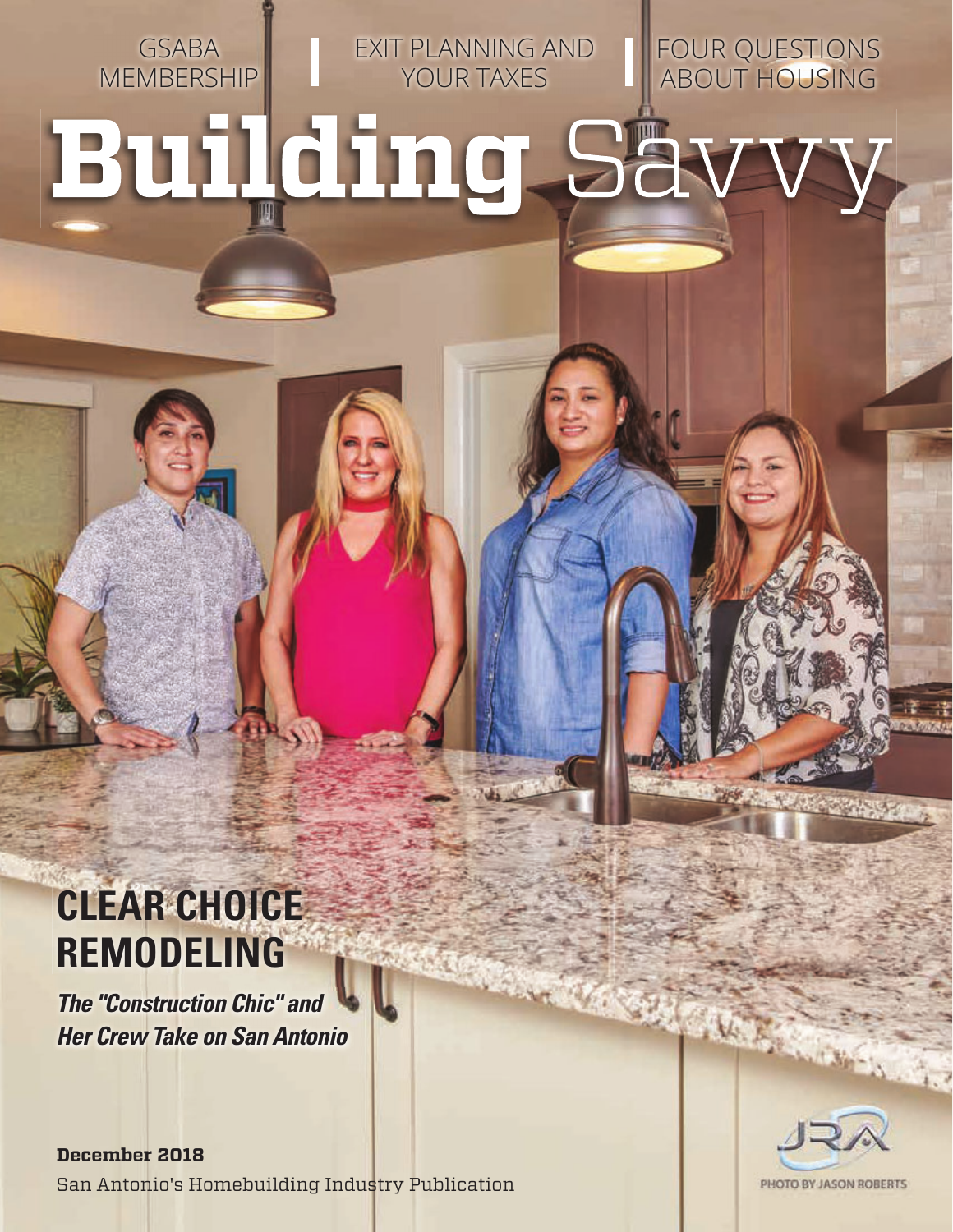#### **[savvy** finance]

## **EXIT PLANNING** AND **YOUR TAXES**

#### **The importance of planning ahead when selling your business or passing it down to the next generation**



By Steven Bankler, CPA

amount paid for the sale.

Here's how it can happen: Let's say "Ted" is a C Corp owner who is ready to retire by selling his \$1 million worth of stock in the business. The long-term capital gains tax for Ted is a whopping \$240,000. And the buyer? His tax bill is even worse. Let's say, in this sce-

Are you considering selling your business this year? What about in five years or in 10 years? Believe it or not, it can take a decade of solid planning to exit a business on top, at least when it comes to saving taxes. Business owners who skip exit planning often lose to the IRS more than half of the total

nario, the buyer's income tax bracket is set at 37 percent. With federal income tax and net investment income tax combined, the buyer needs to generate an added \$690,600 to walk away with that same \$1 million in stock. Consider now that this is a family business. All combined, the sale of that \$1 million in stock  $-$  just to pass it from one generation to the next  $-$  cost Ted and his heir \$895,600. That's equivalent to a tax rate of 55 percent!

Whether your end-goal is family succession, selling the business, or dissolving it when you retire, start strategizing now and be prepared to change course when needed. We often recommend starting 10 years early

because it takes that much time to alter your course from "build mode" to "exit mode." Your corporate identity, the assets you own, and even how you conduct your business all play a role. To get started, consider these areas:

#### **Business Structure**

The business structure that's right for you now may not be right for transition. The right business structure (whether it's an LLC or a corporation structure, for instance) can make all the difference when it comes to tax savings and asset protection. But as your business and exit planning needs change, so might the right structure. Plan ahead and be open to changing strategy ahead of the game.